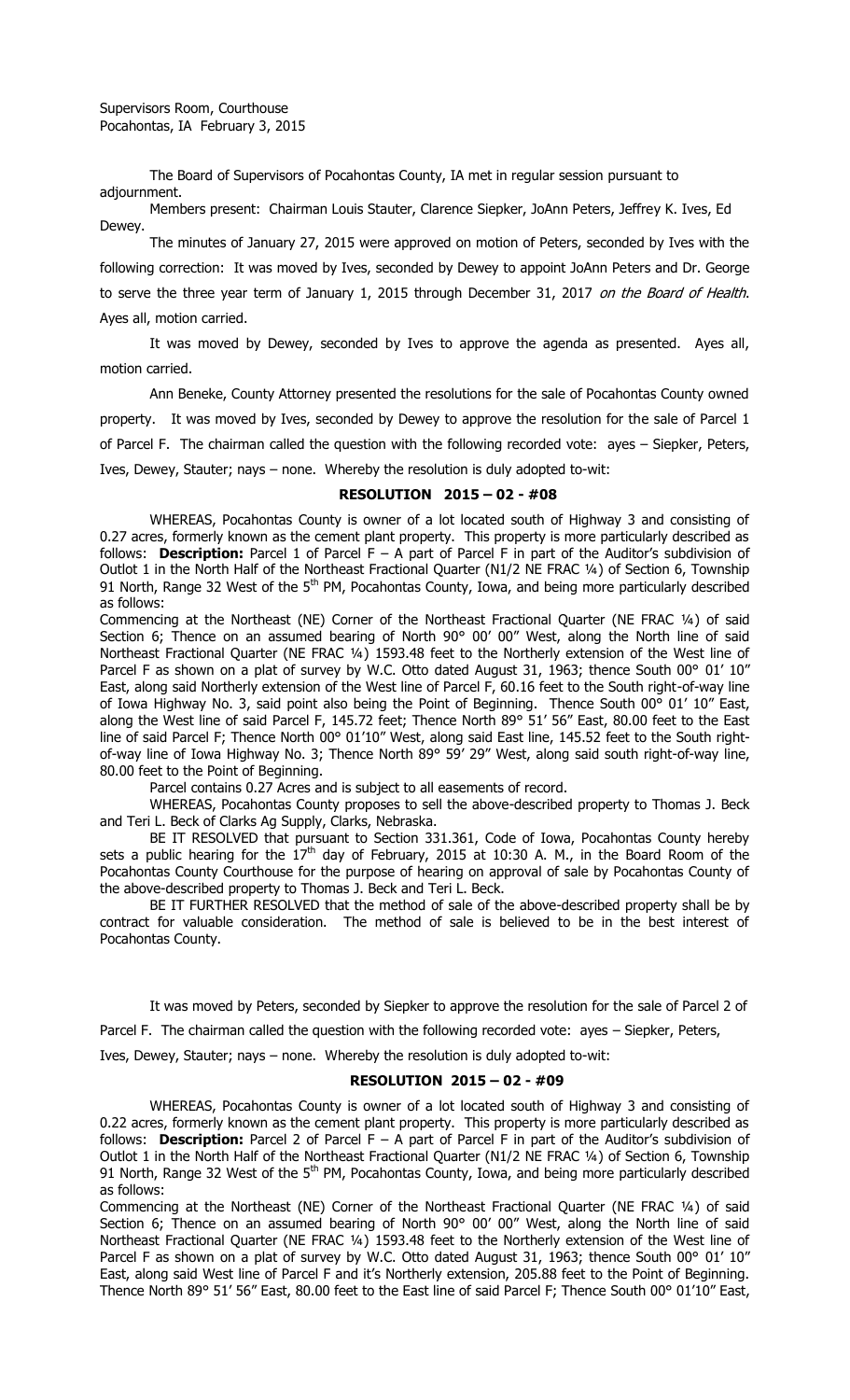along said East line, 120.00 feet to the Southeast (SE) Corner of said Parcel F; Thence South 89° 51' 56" West, along the South line of said Parcel F, 80.00 feet to the Southwest (SW) Corner of said Parcel F; Thence North 00° 01' 10" West, along the West line of said Parcel F, 120.00 feet to the Point of Beginning.

Parcel contains 0.22 Acres and is subject to all easements of record.

WHEREAS Pocahontas proposes to sell the above described property to Mark W. Phillips and Krystal Phillips of Pocahontas, Iowa,

BE IT RESOLVED that pursuant to Section 331.361, Code of Iowa, Pocahontas County hereby sets a public hearing for the  $17<sup>th</sup>$  day of February, 2015 at 10:35 A.M. in the Board Room of the Pocahontas County Courthouse for the purpose of hearing on approval of sale by Pocahontas County of the above-described property to Mark W. Phillips and Krystal Phillips.

BE IT FURTHER RESOLVED that the method of sale of the above-described property shall be by contract for valuable consideration. The method of sale is believed to be in the best interest of Pocahontas County.

Bev Trumpold, Wellness Coordinator advised the Board that Pocahontas County received a 3% discount on health insurance for 2015. There are 18 of the 24 ISAC counties that utilize wellness programs for their employees. There were 10 counties that received a 5% discount. Pocahontas County receives \$30.00 per contract from ISAC to provide the wellness program for the employees. It will take the cooperation of every department to participate in the program to receive a greater discount but most importantly is the protection of our own health through healthy habits. Monetary awards are provided to the employees who complete the online assessment, receive a physical and participate in the programs.

It was moved by Peters, seconded by Ives to approve the employment of Ben Meyer as Asst. County Attorney effective February 4, 2015 with the salary set at \$60,000.00 for the first year. Ayes all, motion carried.

It was moved by Dewey, seconded by Siepker to approve the reappointment of Lona Wells to the County Home Care Aide Board for a two year period ending December 31, 2016. Ayes all, motion carried.

It was moved by Ives, seconded by Dewey to approve the Grand Juror's report of the  $20<sup>th</sup>$  day of January 2015 as they toured the jail facilities. They stopped briefly at the communications center to observe the 911 system before Brian Larsen, Chief Deputy conducted the tour of the jail facilities. The Jurors noted there is a rusty lever when you first walk on the jail floor. The jurors were surprised to learn the camera in the booking room was not on as well as the fact there is not a backup camera in the jail area. Overall the jurors felt the jail facilities were in good condition for the age of the jail. It was moved by Ives, seconded by Dewey to approve the report. Ayes all, motion carried.

It was moved by Siepker, seconded by Peters to approve the bill from Bolten and Menk in the amount of \$5,343.50 for engineering and Jurisdictional Wetland Administration for Jt. D.D. 18-42 and forward the bill to Buena Vista County for payment. Ayes all, motion carried

It was moved by Dewey, seconded by Siepker to authorize the chairman to sign the letter of reappointment of Sue Reigelsberger as County Assessor for the five year term of January 1, 2016 through December 31, 2021 as approved at the Conference Board meeting. Ayes all, motion carried.

It was moved by Dewey, seconded by Ives to acknowledge receipt of the following Manure Management Plans: (1) Jeff Grossnickle Site 2 facility ID # 59198 located in NW SW, Section 31, Rush Lake Township, Palo Alto County with Jeff Grossnickle as owner and contact person; (2) FMP III Wernimont #2 North, located in the NW SE, Section 04, Cedar Township with FMP III as owners and Rusty Kosky as the contact person; (3) PI-251 facility ID  $#$  65720 located in NW NW, Section 21, Powhatan Township with Prestage Farms of Iowa, LLC as owners and Dennis Benning as the contact person; (4) Farm 235 - Reed facility ID# 67051 located in SE NE, Section 26, Dover Township with New Fashion Pork as the owners and Sarah Withers as the contact person; (5) Farms 123 - Lampe T facility ID # 61614 located in the NE NW, Section 9, Cummins Township with New Fashion Pork as the owners and Sarah Withers as the contact person. Ayes all, motion carried.